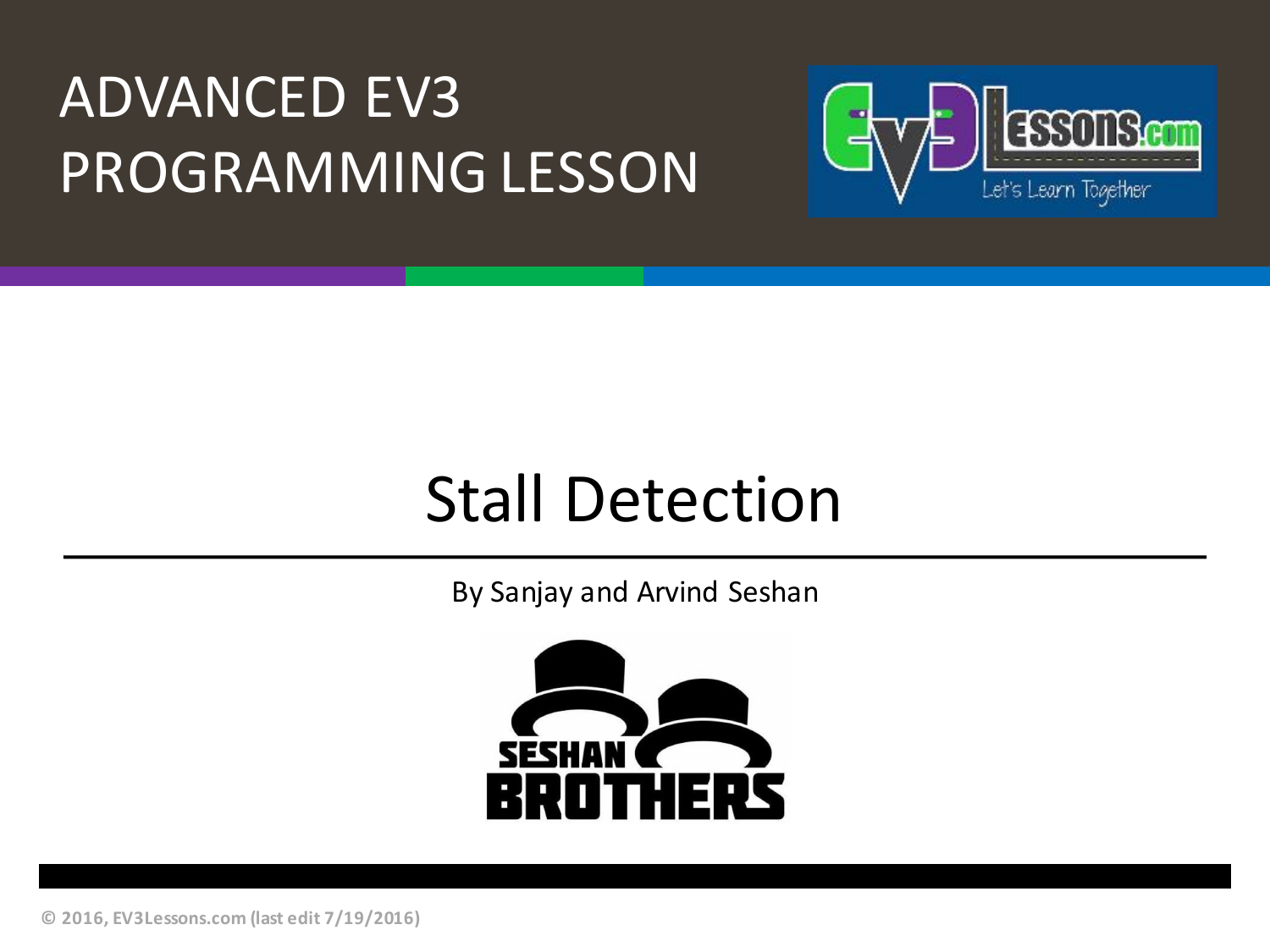## Lesson Objectives

- 1. Learn what stall detection is and why it is useful
- 2. Learn how stall detection can help your robot recover from failures
- 3. Learn how to move on the next block when your robot is stalled

Prerequisites: Math Blocks, Data Wires, Logic Blocks, Loops, Move Block Lesson

**© 2016, EV3Lessons.com (last edit 7/19/2016)**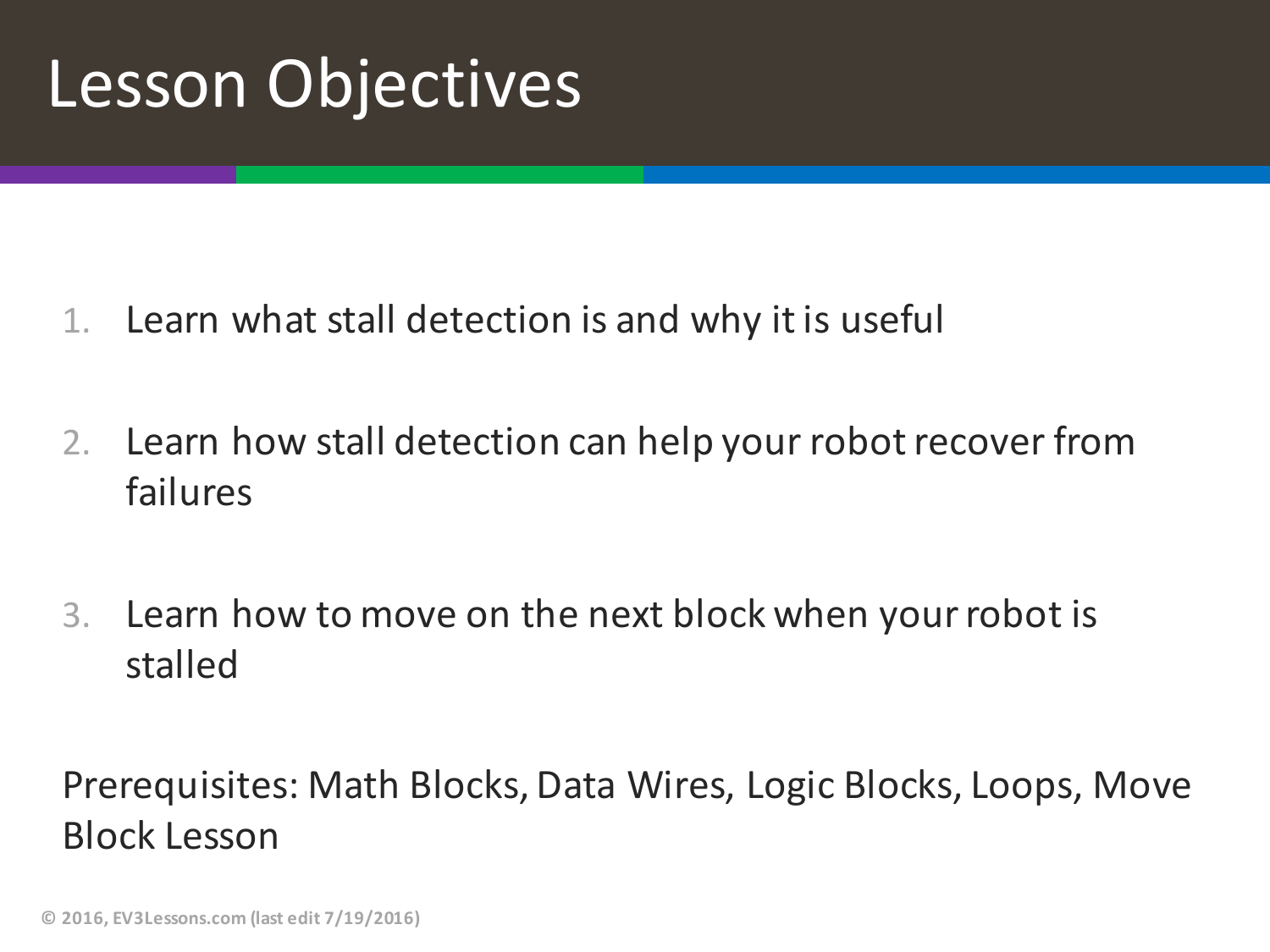# What is Stall Detection and Why Use It?

- $\lambda$  Stall detection is a program that stops your motor when the motor gets stuck
- $\lambda$  If you are an FLL team, you usually have to grab your robot and get a touch penalty if your robot stalls
- $\sqrt{ }$  When you use stall detection techniques, your robot will move on to the next program block
- $\lambda$  In the video, the robot needs to move the arm down before it says "Good job". However, if the motor stalls, it will never say "Good job."



**Click on Video to learn about Stall Detection**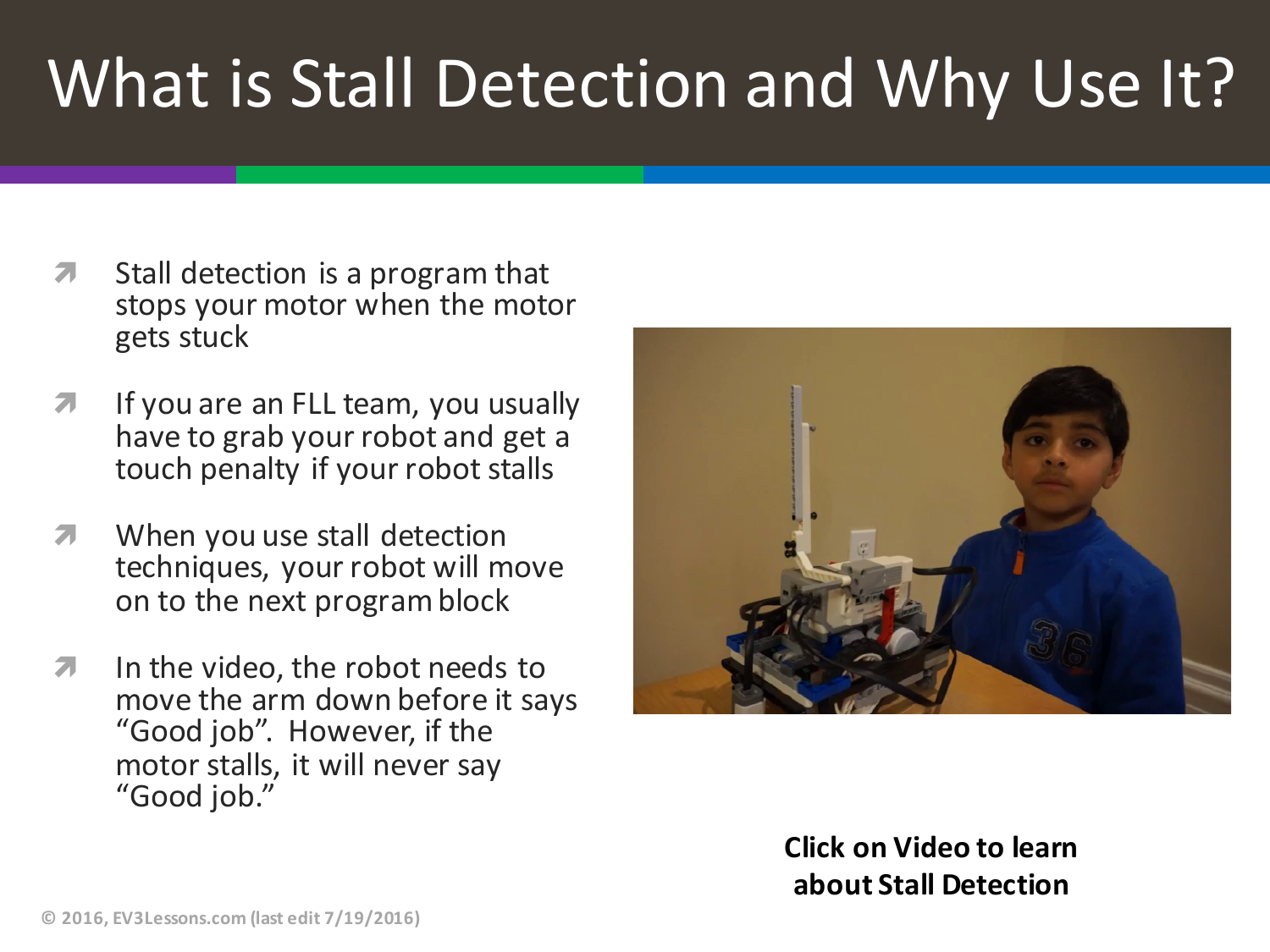## Move Degrees vs. Move Seconds

- **7** In our lesson on Move Blocks (Intermediate tab), we said that if you use Move Degrees, your motor may get stuck
- $\blacktriangledown$  We told you that Move Seconds helps avoid stalls, but is not as accurate
- $\pi$  Are these the only choices?
- **7** How can you use Move Degrees and prevent stalls?
- $\lambda$  We show you how in this lesson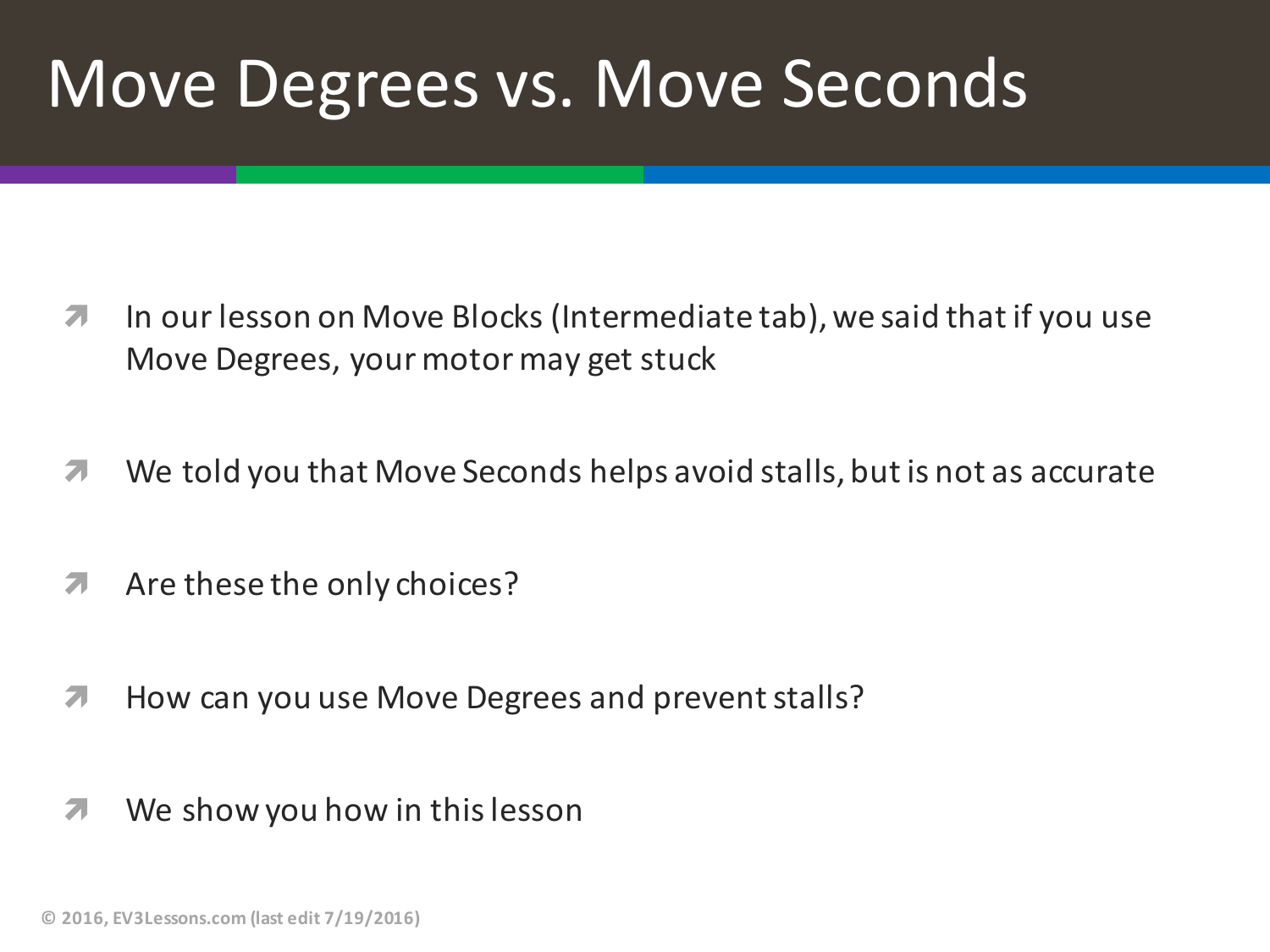## Requirements

- In this lesson, you will need an arm connected to a motor
- We have set our code to use a medium motor connected to motor  $A$  – this can be changed to suit your team's needs
- **7** Follow along using the EV3 Code provided. Start with Step 1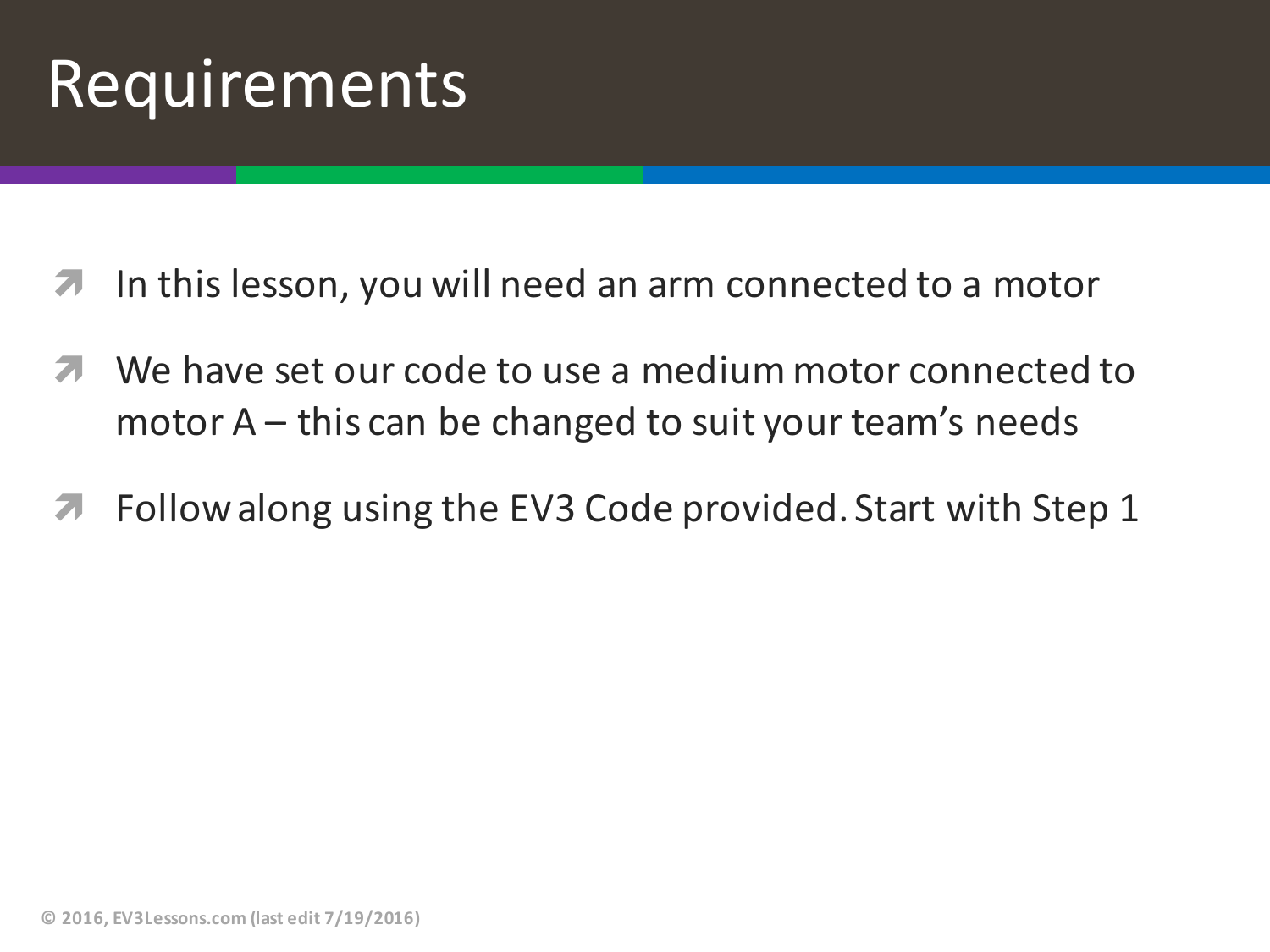## Step 1: Move Until Stall

This code was originally made by Hoosier Girlz: www.fllhoosiergirlz.com with comments and modifications by Not The Droids You Are Looking For: www.droidsrobotics.org, www.ev3lessons.com

The goal of Step 1 is to stop the motor from moving when the arm hits an obstacle. (eq:wall, ground, mission model) Psudocode:

- 1. Turn the motor on
- 2. Continuously check if the motor has moved over 1/100th seconds
- 3. If the motor has not made progress over 1/100th seconds, stop the motor

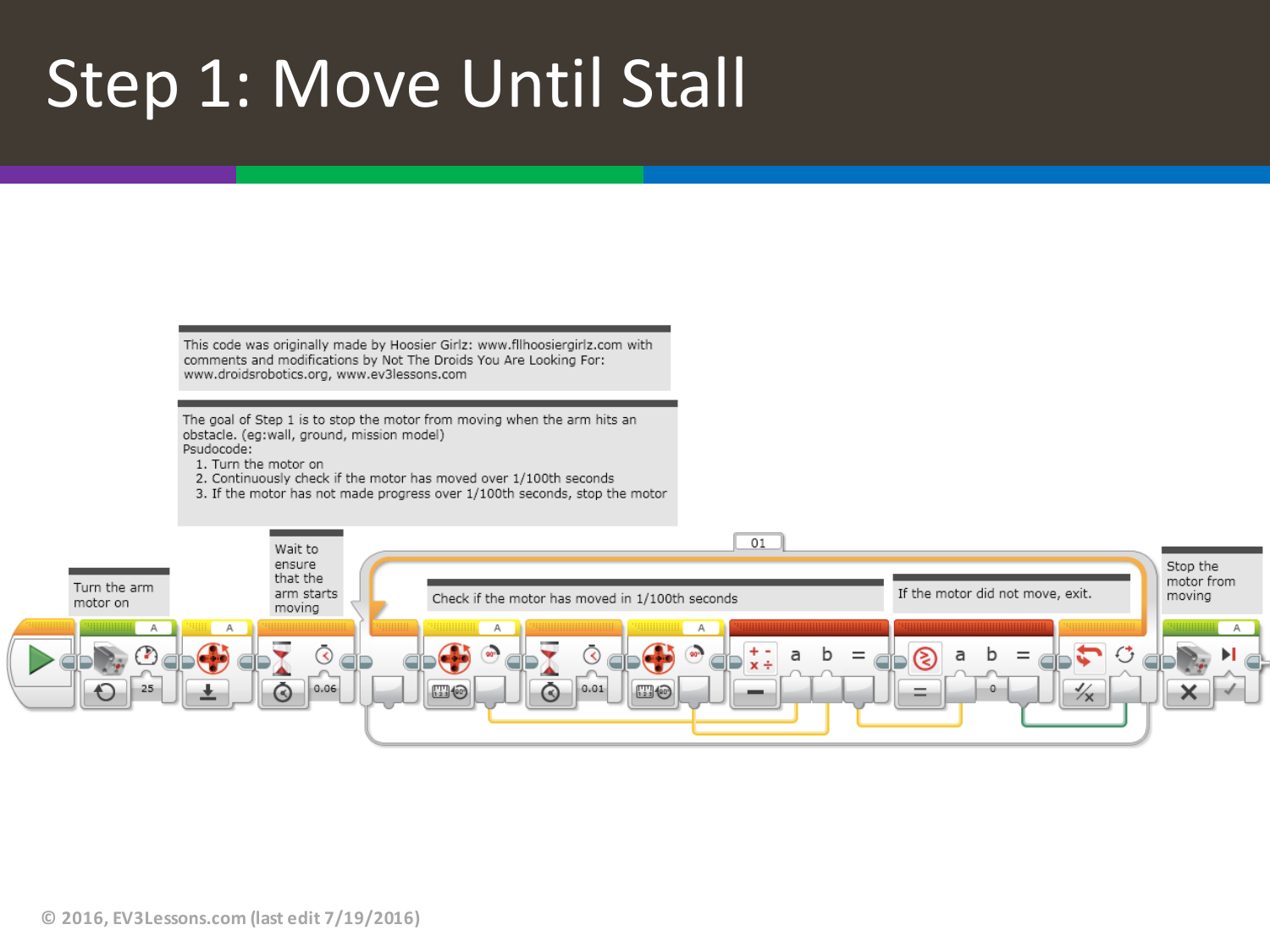## Step 2A: Move Degrees + Stall Detection

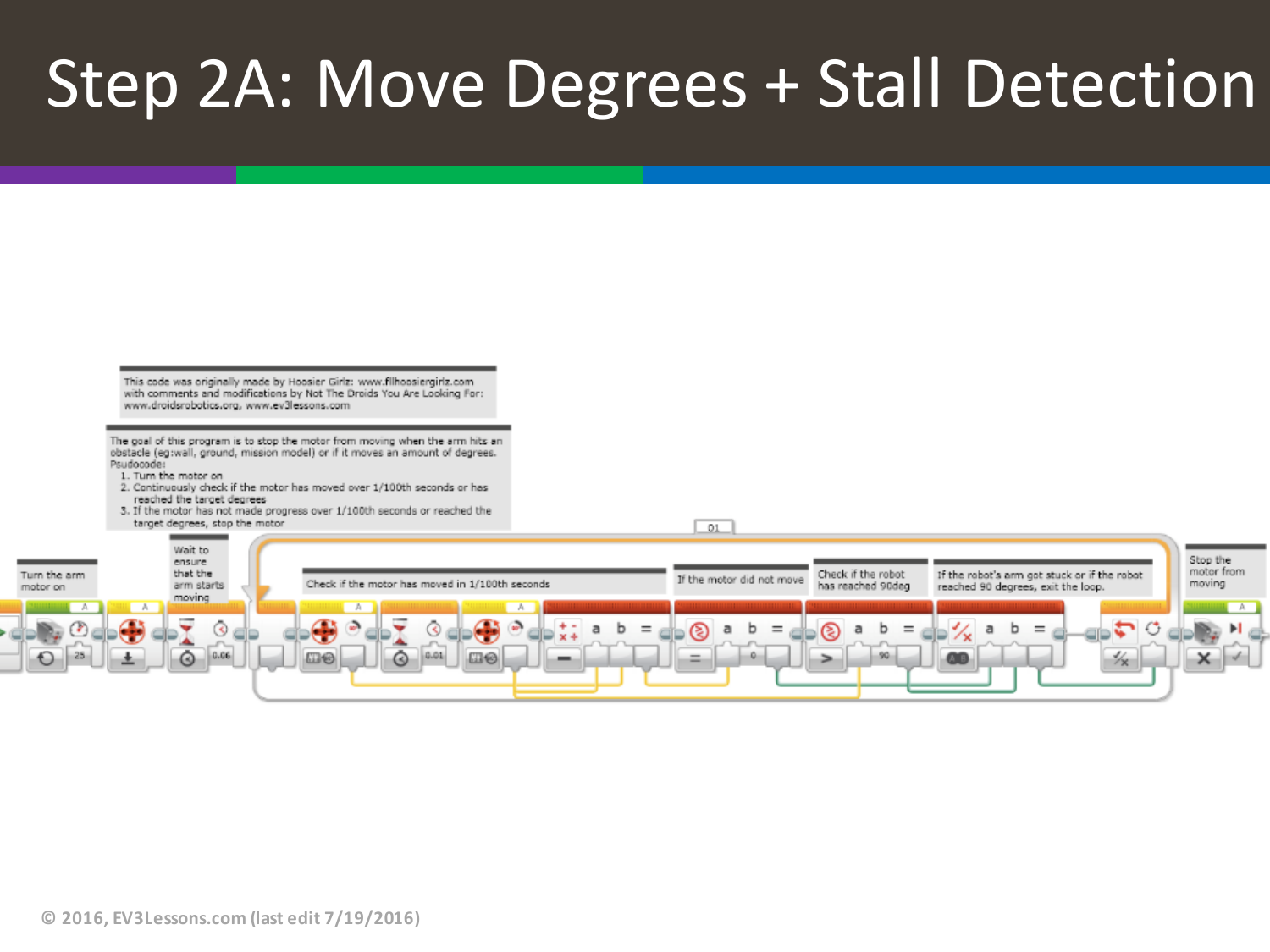## Step 2B: Alternate Move Degrees + Stall Detection

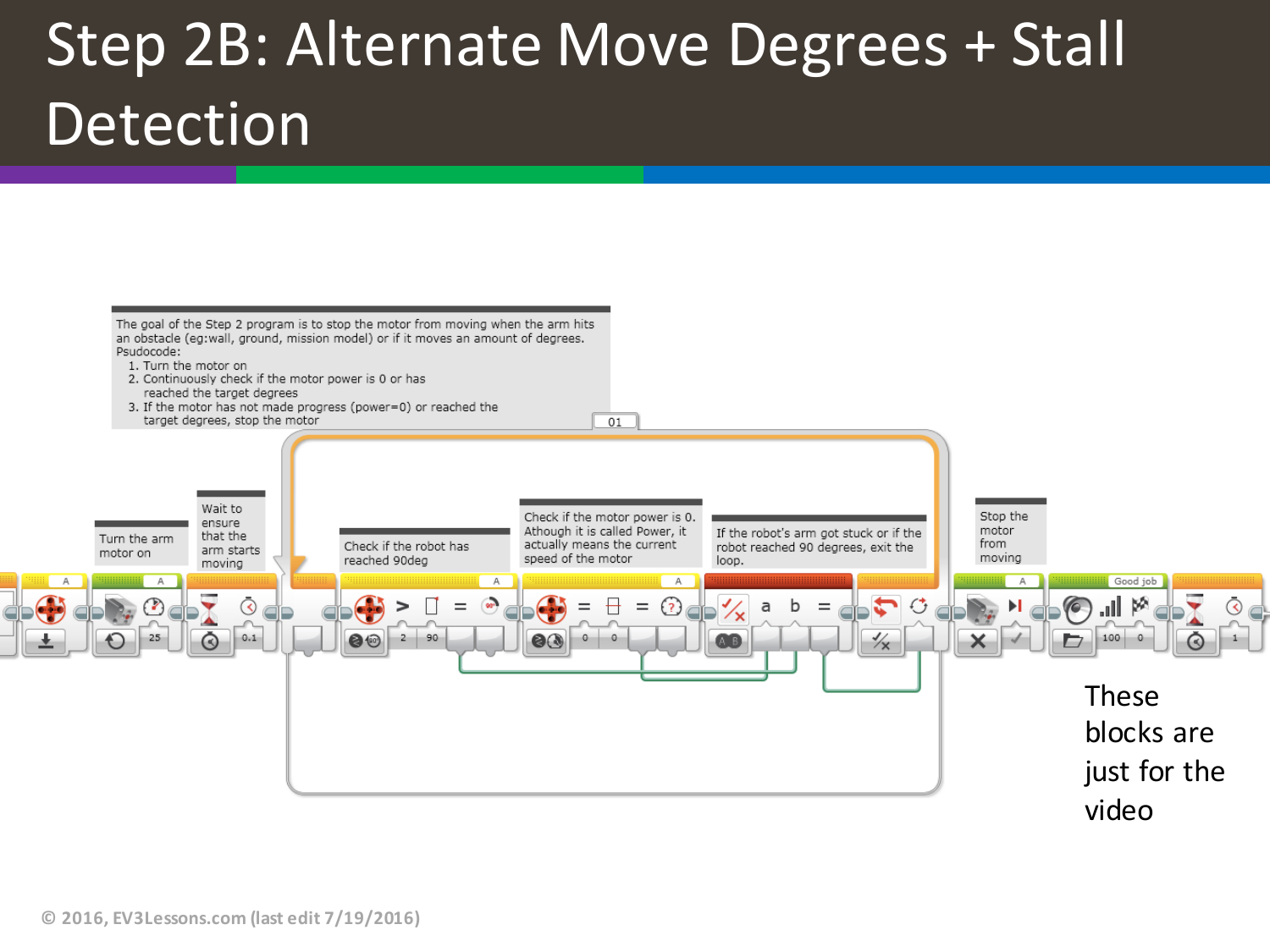## Discussion Guide

#### 1. What is a stall?

Ans. When you motor gets stuck and the program never moves on to the next block.

2. Why is stall detection useful?

Ans. When the robot stalls, it gives up on that block of code and moves on to the next block of code